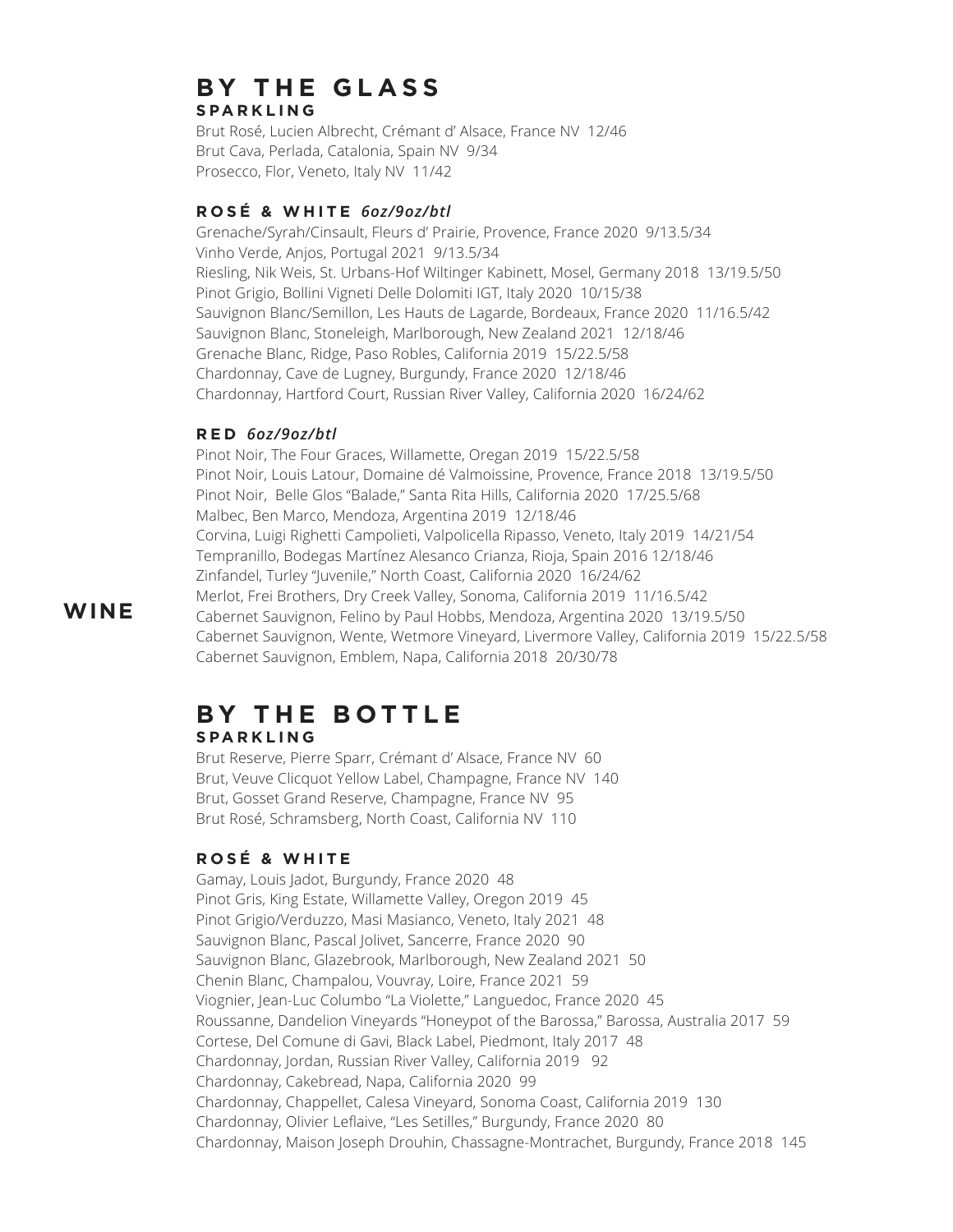## **B Y T H E B O T T L E R E D**

Gamay, Pierre-Marie Chermette, Beaujolais, Burgundy, France 2019 55 Pinot Noir, Alexana Winery Revana Vineyard, Dundee Hills, Oregon 2017 125 Pinot Noir, Walt "Blue Jay," Anderson Valley, California 2019 60 Pinot Noir, Twomey, Russian River Valley, California 2020 108 Pinot Noir, Maison Louis Jadot, Nuits-Saint-Georges, Burgundy, France 2017 134 Cabernet Franc, Domain de Noiré "Soif de Tendresse," Chinon, France 2018 60 Malbec, Altamana Grande Reserve, Maule Valley, Chile 2018 62 Merlot, Hourglass Blueline Estate, Napa, California 2019 125 Merlot, Trefethen, Oak Knoll District, Napa, California 2018 68 Merlot, Pride Mountain, Napa, California 2019 115 Merlot/Syrah, Gaja, Ca'Marcanda Promis, Tuscany, Italy 2019 145 Tempranillo, Vina Pomal Reserva, Rioja, Spain, 2015 60 Tempranillo, Bodega Numanthia, Toro, Spain 2017 115 Garnacha, Acentor, Calatayud, Spain 2019 66 Grenache/Syrah, Domaine Comte de Lauze, Châteauneuf du Pape, Rhône Valley, France 2018 80 Grenache/Syrah/Mourvedre, Domaine Raspail-Ay, Gigondas, Rhône Valley, France 2018 98 Nebbiolo, Mauro Molino, Barolo, Piedmont, Italy 2016 86 Zinfandel/Syrah, Orin Swift "8 years in the Desert", Napa, California 2020 90 Zinfandel, Turley "Pesenti," Paso Robles, California 2019 115 Shiraz, Molly Dooker 'Boxer', McLaren Vale, Australia, 2019 68 Sangiovese/Merlot/Cabernet, Setti Ponte "Crognolo," Tuscany, Italy 2019 72 Sangiovese, Ciacci, Brunello di Montalcino, Tuscany, Italy 2017 145 Cabernet Sauvignon, Josh "Reserve," North Coast, California 2019 62 Cabernet Sauvignon, Duckhorn "Canvasback," Red Mountain, Washington 2018 98 Cabernet Sauvignon, Duckhorn, Howell Mountain, Napa Valley, California 2017 225 Cabernet Sauvignon, Lancaster Winemaker's Cuvee, Alexander Valley, California 2019 110 Cabernet Sauvignon, Bella Union by Far Niente, Napa, California 2018 125 Cabernet Sauvignon, Reynolds Family Winery, Napa, California 2017 225 Cabernet Sauvignon, Stags' Leap Winery, Napa, California 2019 97 Cabernet Sauvignon, Heitz Cellar, Napa, California 2017 135 Cabernet Sauvignon, Justin, Paso Robles, California 2019 65 Cabernet Sauvignon, Miner 'The Oracle', Napa, California 2014 225 Cabernet Sauvignon, Ridge Estate, Napa, California 2019 125 Cabernet Sauvignon, Louis M. Martini, Napa Valley, California 2018 85 Cabernet Sauvignon, Pride Mountain Vineyards, Napa, California 2019 160 Cabernet Sauvignon, Faust, Napa Valley, California 2019 140 Cabernet Sauvignon, Silver Oak, Alexander Valley, California 2017 170 Cabernet Sauvignon, Darioush, Napa, California 2018 250 Merlot/Cabernet Franc, Château Lassègue Grand Cru, Saint-Emilion, Bordeaux, France 2017 130 Cabernet Sauvignon/Merlot, Château Lilian Ladouys, Saint-Estephe, Bordeaux, France 2013 96 Corvina/Molinari/Rondinella, Buglioni Il Lussurioso, Amarone della Valpolicella Classico, Veneto, Italy 2016 145

## **WINE**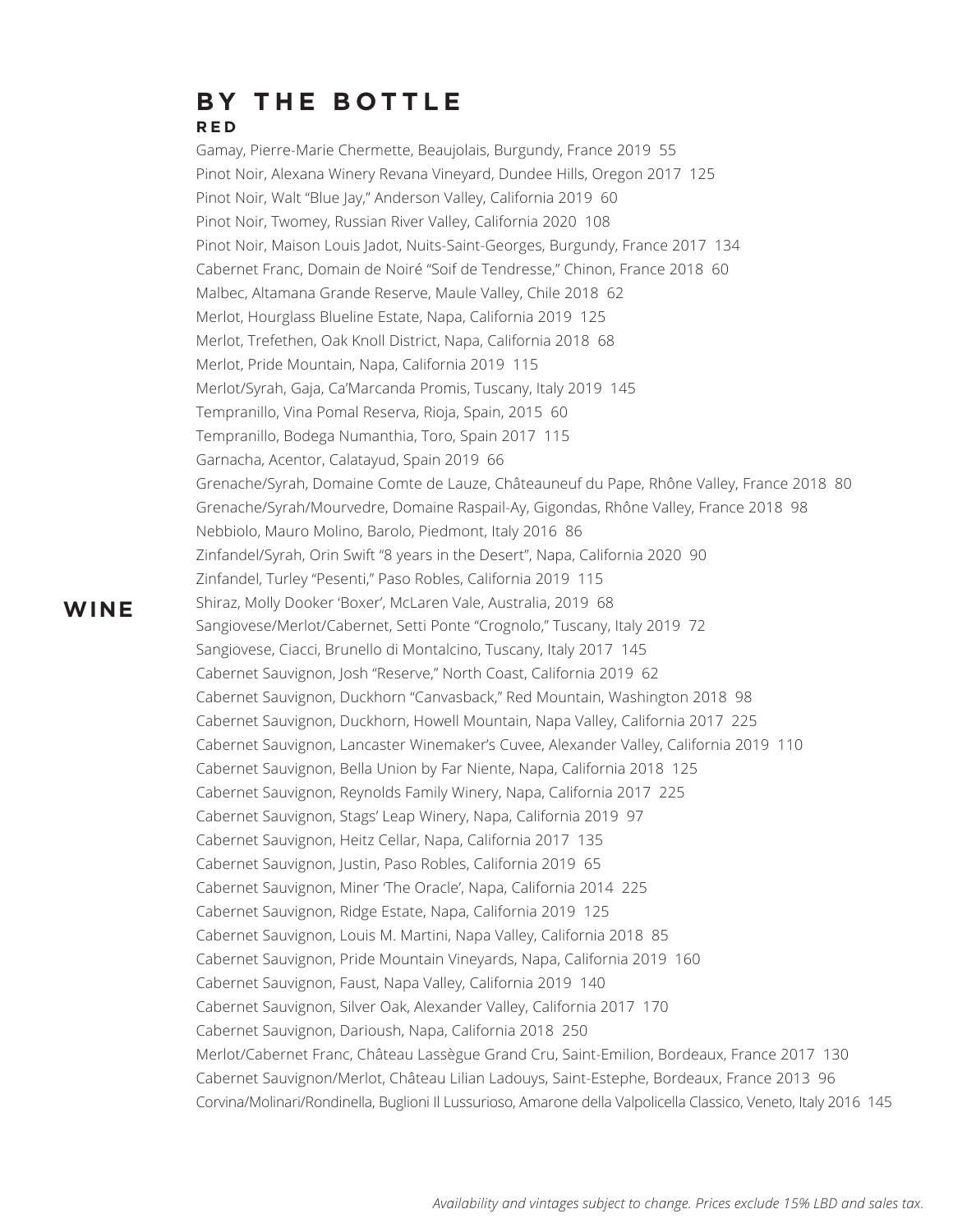#### **CHAR OLD FASHIONED**

Char selected Woodford Reserve | orange bitters | Angostura bitters | simple syrup

#### **M A N H AT TA N**

WhistlePig PiggyBack rye | amaro | orange bitters

#### **PAPER PLANE**

Nelson's Green Brier whiskey | Aperol | amaro | lemon juice

#### **C I T R U S F I Z Z**

Dry Town gin | amaro | lemon juice | demerara syrup | egg white

#### **S U M M E R S A N G R I A**

Vihno Verde | Cathead Honeysuckle vodka | Merlet Creme de Fraise | fruit juices

#### **A P E R O L N E G R O N I COCKTAILS**

13

## Dry Town gin | Aperol | Carpano Bianco vermouth

**V O O D O O L A DY** Wheatley vodka | St-Germain | lime juice | white cranberry

#### **J A L A P E Ñ O M A R G A R I TA**

Tanteo jalapeño tequila | Chareau aloe liqueur | blue agave syrup | lime juice | salt rim

#### **C L A S S I C D A I Q U I R I**

El Dorado 3 yr rum | demerara syrup | fresh lime | served straight up

**N I G H T O W L**

Old Overholt rye | Mr. Black cold brew coffee liqueur | orange bitters

#### **B O T T L E S A N D C A N S**

Diskin Cider, Bob's Your Uncle, Nashville, TN *6.9%* 6 Good People, IPA, Birmingham, AL *7.1%* 6 Bell's, Amber Ale, Kalamazoo, MI *5.8%* 6 Michelob Ultra, American Light Lager, St. Louis, MO *4.2%* 5 Coors Light, Light Lager, Golden, CO *4.2%* 5 Stella Artois, Pilsner, Leuren, Belgium *5.0%* 5 Bud Light, Light Lager, St. Louis, MO *4.2%* 5 Murphy's, Irish Stout, Cork, Ireland *4.0%* 5.5 Wellbeing, Hellraiser Non-Alcoholic, Dark Amber, Virginia Beach, VA 5

## **BEER**

#### **D R A F T S**

Jackalope, Thunder Ann, American Pale Ale, Nashville,TN *5.5%* 6.5 Little Harpeth, Chicken Scratch, American Lager, Nashville, TN *5.0%* 6 Rhinegeist, Cheetah, Lager, Cincinnati, OH *4.8%* 6 Avondale Brewery, A-OK, IPA, Birmingham, AL *7.2%* 7 Bearded Iris, Homestyle, IPA, Nashville, TN *6.0%* 7.5 Yazoo, Sly Rye, Porter, Madison, TN *6.0%* 7